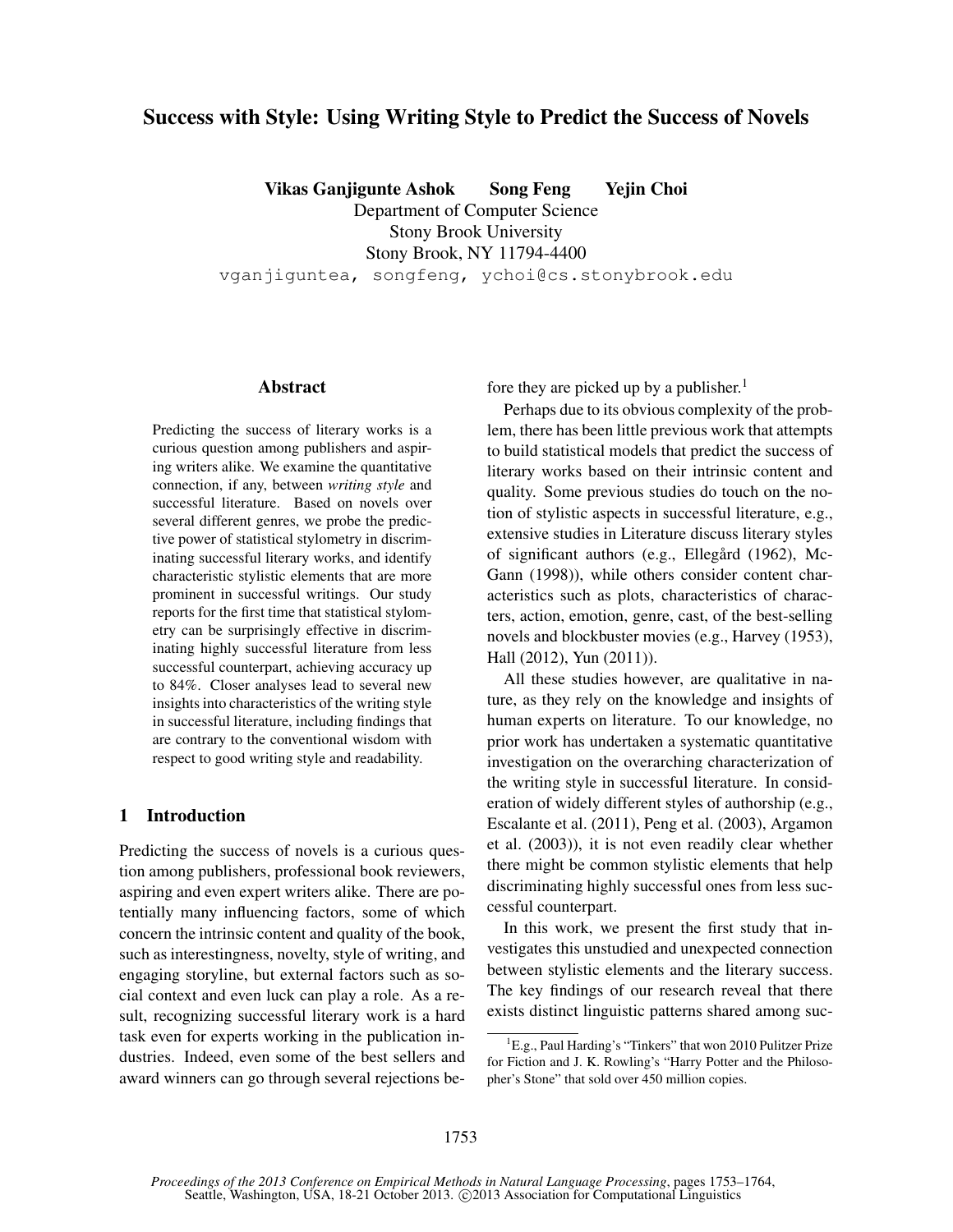cessful literature, at least within the same genre, making it possible to build a model with surprisingly high accuracy (up to 84%) in predicting the success of a novel. This result is surprising for two reasons. First, we tackle the hard task of predicting the success of novels written by *previously unseen* authors, avoiding incidental learning of authorship signature, since previous research demonstrated that one can achieve very high accuracy in authorship attribution (as high as 96% in some experimental setup) (e.g., Raghavan et al. (2010), Feng et al. (2012)). Second, we aim to discriminate highly successful novels from less successful, but nonetheless published books written by professional writers, which are undoubtedly of higher quality than average writings. It is important to note that the task we tackle here is much harder than discriminating highly successful works from those that have not even passed the scrutinizing eyes of publishers.

In order to quantify the success of literary works, and to obtain corresponding gold standard labels, one needs to first define *"success"*. For practical convenience, we largely rely on the download counts available at Project Gutenberg as a surrogate to quantify the success of novels. For a small number of novels however, we also consider award recipients (e.g., Pulitzer, Nobel), and Amazon's sales records to define a novel's success. We also extend our empirical study to movie scripts, where we quantify the success of movies based on the average review scores at imdb.com. We leave analysis based on other measures of literary success as future research.

In this study, we do not attempt to separate out success based on literary quality (award winners) from success based on popularity (commercial hit, often in spite of bad literary quality), mainly because it is not practically easy to determine whether the high download counts are due to only one reason or the other. We expect that in many cases, the two different aspects of success are likely to coincide, however. In the case of the corpus obtained from Project Gutenberg, where most of our experiments are conducted, we expect that the download counts are more indicative of success based on the literary quality (which then may have resulted in popularity) rather than popularity without quality.

We examine several genres in fiction and movie

| <b>GENRE</b>              | #BOOKS | $\tau$ | $\tau^+$ |
|---------------------------|--------|--------|----------|
| Adventure                 | 409    | 17     | 100      |
| Detective / Mystery       | 374    | 25     | 90       |
| Fiction                   | 1148   | 7      | 125      |
| <b>Historical Fiction</b> | 374    | 25     | 115      |
| <b>Love Stories</b>       | 342    | 16     | 85       |
| Poetry                    | 580    | 9      | 70       |
| <b>Science Fiction</b>    | 902    | 30     | 100      |
| <b>Short Stories</b>      | 1117   | Q      |          |

Table 1: # of books available per genre at Gutenberg with download thresholds used to define more successful (≥  $\tau^+$ ) and less successful ( $\leq \tau^-$ ) classes.

scripts, e.g., adventure stories, mystery, fiction, historical fiction, sci-fi, short stories, as well as poetry, and present systematic analyses based on lexical and syntactic features which have been known to be effective in a variety of NLP tasks ranging from authorship attribution (e.g., Raghavan et al. (2010)), genre detection (e.g., Rayson et al. (2001), Douglas and Broussard (2000)), gender identification (e.g., Sarawgi et al. (2011)) and native language detection (e.g., Wong and Dras (2011)).

Our empirical results demonstrate that (1) statistical stylometry can be surprisingly effective in discriminating successful literature, achieving accuracy up to 84%, (2) some elements of successful styles are genre-dependent while others are more universal. In addition, this research results in (3) findings that are somewhat contrary to the conventional wisdom with respect to the connection between successful writing styles and readability, (4) interesting correlations between sentiment / connotation and the literary success, and finally, (5) comparative insights between fiction and nonfiction with respect to the successful writing style.

### 2 Dataset Construction

For our experiments, we procure novels from project Gutenberg<sup>2</sup>. Project Gutenberg houses over  $40,000$ books available for free download in electronic format and provides a catalog containing brief descriptions (title, author, genre, language, download count, etc.) of these books. We experiment with genres in Table 1, which have sufficient number of books allowing us to construct reasonably sized datasets.

We use the download counts in Gutenberg-catalog

<sup>2</sup>http://www.gutenberg.org/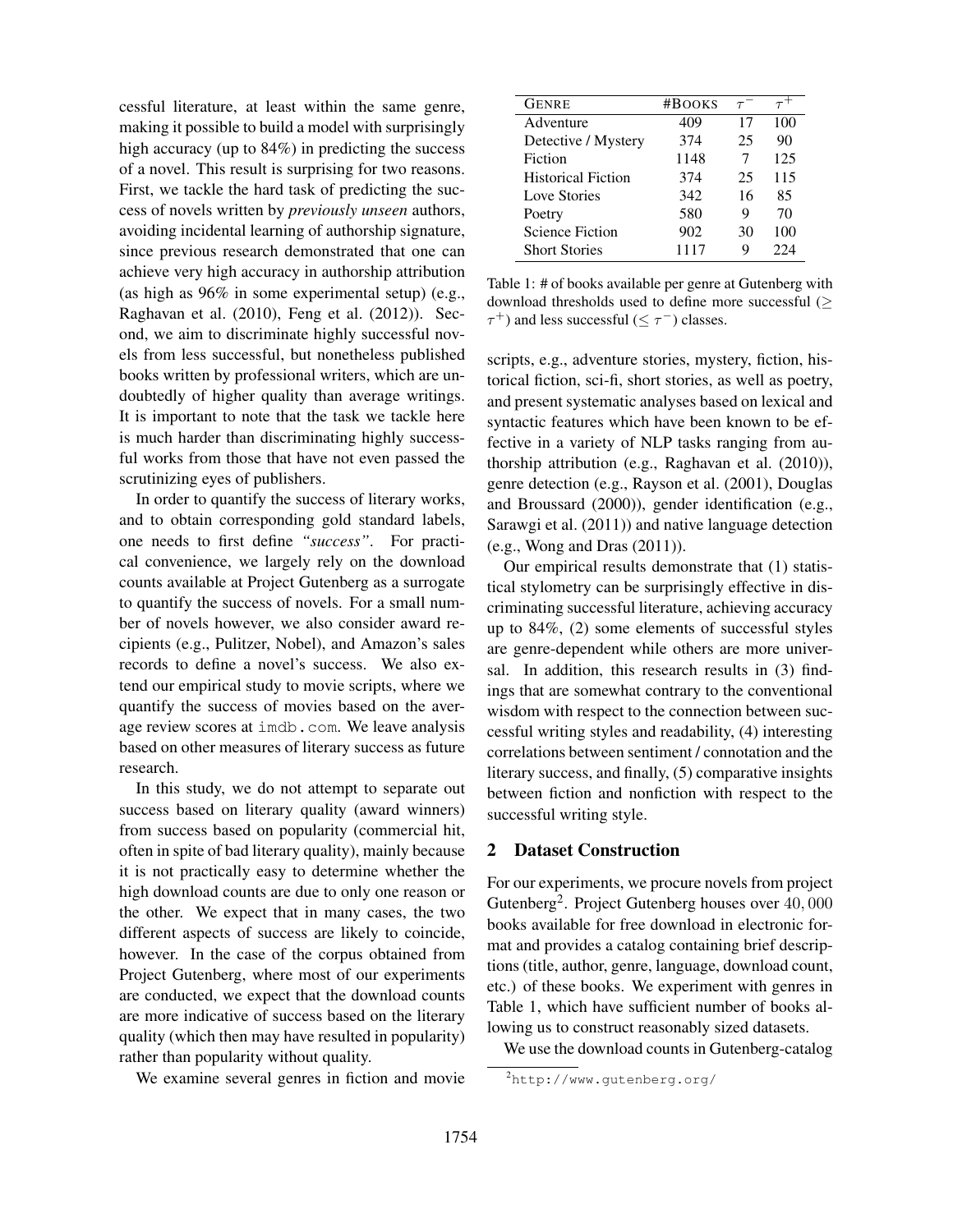

Figure 1: Differences in POS tag distribution between more successful and less successful books across different genres. Negative (positive) value indicates higher percentage in less (more) successful class.

as a surrogate to measure the degree of success of novels. For each genre, we determine a lower bound  $(\tau_{+})$  and an upper bound  $(\tau_{-})$  of download counts as shown in Table 1 to categorize the available books as more successful and less successful respectively. These thresholds are set to obtain at least 50 books for each class, and for each genre. To balance the data, for each genre, we construct a dataset of 100 novels (50 per class).

We make sure that no single author has more than 2 books in the resulting dataset, and in the majority of the cases, only one book has been taken from each author.<sup>3</sup> Furthermore, we make sure that the books from the same author do not show up in both training and test data. These constraints make sure that we learn general linguistic patterns of successful novels, rather than a particular writing style of a few successful authors.

#### 3 Methodology

In what follows, we describe five different aspects of linguistic styles we measure quantitatively. The first three correspond to the features that have been frequently utilized in previous studies in related tasks,

e.g., genre detection (e.g., Kessler et al. (1997)) and authorship attribution (e.g., Stamatatos (2009)), while the last two are newly explored in this work.

I. Lexical Choices: unigrams and bigrams.

II. Distribution of Word Categories: Many previous studies have shown that the distribution of part-of-speech (POS) tags alone can reveal surprising insights on genre and authorship (e.g., Koppel and Schler (2003)), hence we examine their distributions with respect to the success of literary works.

III. Distribution of Grammar Rules: Recent studies reported that features based on CFG rules are helpful in authorship attribution (e.g., Raghavan et al. (2010), Feng et al. (2012)). We experiment with four different encodings of production rules:

- Γ: lexicalized production rules (all production rules, including those with terminals)
- $\Gamma$ <sup>G</sup>: lexicalized production rules prepended with the grandparent node.
- $\gamma$ : unlexicalized production rules (all production rules except those with terminals).
- $\gamma$ <sup>G</sup>: unlexicalized production rules prepended with the grandparent node.

<sup>&</sup>lt;sup>3</sup>The complete list of novels used for each genre in our dataset is available at http://www.cs.stonybrook. edu/˜ychoi/successwithstyle/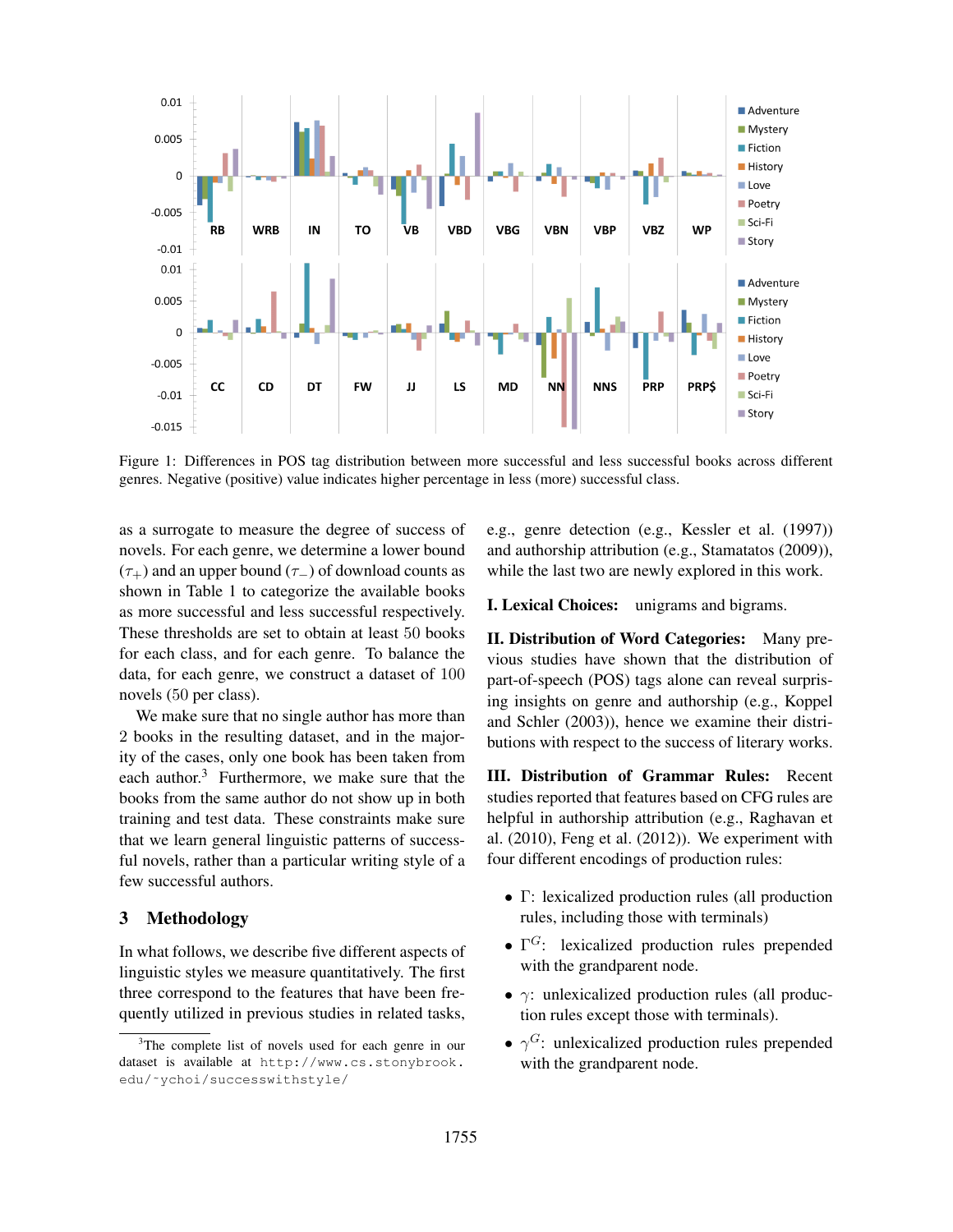| <b>FEATURE</b>                 |       |        |         | <b>GENRE</b> |      |       |          |       |      | Avg $w/o$ |
|--------------------------------|-------|--------|---------|--------------|------|-------|----------|-------|------|-----------|
|                                | Adven | Myster | Fiction | Histor       | Love | Poetr | $Sci-fi$ | Short | Avg  | History   |
| <b>POS</b>                     | 74.0  | 63.9   | 72.0    | 47.0         | 65.9 | 63.0  | 63.0     | 67.0  | 64.5 | 66.9      |
| Unigram                        | 84.0  | 73.0   | 75.0    | 60.0         | 82.0 | 71.0  | 61.0     | 57.0  | 70.3 | 71.8      |
| Bigram                         | 81.0  | 73.0   | 75.0    | 51.0         | 72.0 | 70.0  | 59.0     | 57.0  | 67.2 | 69.5      |
|                                | 73.0  | 71.0   | 75.0    | 54.0         | 78.0 | 74.0  | 71.0     | 77.0  | 71.6 | 74.1      |
| $\Gamma^G$                     | 75.0  | 74.0   | 75.0    | 58.0         | 81.0 | 72.0  | 76.0     | 77.0  | 73.5 | 75.7      |
| $\gamma$                       | 72.0  | 70.0   | 65.0    | 53.0         | 70.0 | 66.0  | 64.0     | 71    | 66.3 | 68.2      |
| $\gamma^G$                     | 72.0  | 69.0   | 74.0    | 55.0         | 75.0 | 69.0  | 67.0     | 73.0  | 69.2 | 71.2      |
| $\Gamma$ +Unigram              | 79.0  | 73.0   | 73.0    | 59.0         | 80.0 | 73.0  | 71.0     | 73.0  | 72.6 | 74.5      |
| $\Gamma$ <sup>G</sup> +Unigram | 80.0  | 74.0   | 74.0    | 56.0         | 82.0 | 72.0  | 73.0     | 72.0  | 72.8 | 75.2      |
| $\gamma$ +Unigram              | 82.0  | 72.0   | 73.0    | 56.0         | 81.0 | 69.0  | 62.0     | 59.0  | 69.2 | 71.1      |
| $\gamma$ <sup>G</sup> +Unigram | 80.0  | 73.0   | 74.0    | 58.0         | 82.0 | 70.0  | 65.0     | 58.0  | 70   | 71.7      |
| <b>PHR</b>                     | 74.0  | 65.0   | 65.0    | 56.0         | 64.0 | 62.0  | 69.0     | 71.0  | 65.7 | 67.1      |
| PHR+CLS                        | 75.0  | 69.0   | 64.0    | 61.0         | 59.0 | 62.0  | 69.0     | 67.0  | 65.7 | 66.4      |
| PHR+Unigram                    | 80.0  | 74.0   | 71.0    | 56.0         | 79.0 | 73.0  | 67.0     | 66.0  | 70.7 | 72.8      |
| PHR+CLS+Unigram                | 80.0  | 75.0   | 71.0    | 56.0         | 79.0 | 73.0  | 66.0     | 66.0  | 70.7 | 72.8      |

Table 2: Classification results in accuracy (%).

IV. Distribution of Constituents: PCFG grammar rules are overly specific to draw a big picture on the distribution of large, recursive syntactic units. We hypothesize that the distribution of constituents can serve this purpose, and that it will reveal interesting and more interpretable insights into writing styles in highly successful literature. Despite its relative simplicity, we are not aware of previous work that looks at the distribution of constituents directly. In particular, we are interested in examining the distribution of phrasal and/or clausal tags as follows: (i) Phrasal tag percent (PHR) - percentage distribution of phrasal tags. $4$  (ii) Clausal tag percent (CLS) - percentage distribution of clausal tags.

V. Distribution of Sentiment and Connotation: Finally, we examine whether the distribution of sentiment and connotation words, and their polarity, has any correlation with respect to the success of literary works. We are not aware of any previous work that looks into this connection.

#### 4 Prediction Performance

We use LibLinear SVM (Fan et al., 2008) with L<sub>2</sub> tuned over training data, and all performance is based on 5-fold cross validation. We take 1000 sentences from the beginning of each book. POS features are encoded as unit normalized frequency and all other features are encoded as  $tf-idf.^5$ 

Prediction Results Table 2 shows the classification results. The best performance reaches as high as 84% in accuracy. In fact, in all genres except for history, the best performance is at least 74%, if not higher. Another notable observation is that even in the poetry genre, which is not prose, the accuracy gets as high as 74%. This level of performance is not entirely anticipated, given that (1) the test data consists of books written only by previously unseen authors, and (2) each author has widely different writing style, and (3) we do not have training data at scale, and (4) we aim to tackle the hard task of discriminating highly successful ones from less successful, but nonetheless successful ones, as all of them were, after all, good enough to be published.<sup>6</sup>

Prediction with Varying Thresholds of Download Counts Before we proceed to comprehensive analysis of writing style that are prominent in more successful literature  $(\S 5)$ , in Table 3, we present how the prediction accuracy varies as we adjust the definition of more-successful and less-successful literature, by gradually increasing (decreasing) the threshold  $\tau^-(\tau^+)$ . As we reduce the gap between  $\tau^-$  and  $\tau^+$ , the performance decreases, which shows that indeed there are notable statistical differences in linguistic patterns between novels with high and low download counts, and the stylistic difference monotonically increases (thereby higher prediction accuracy) as we increase the gap between two classes.

 ${}^{4}$ The percentage of any phrasal tag is the count of occurrence of that tag over the sum of counts of all phrasal tags.

<sup>&</sup>lt;sup>5</sup>POS tags are obtained using the Stanford POS tagger (Toutanova and Manning, 2000), and parse trees are based on the Stanford parser (Klein and Manning, 2003).

<sup>&</sup>lt;sup>6</sup>In our pilot study, we also experimented with the binary classification task of discriminating highly successful ones from those that are not even published (unpublished online novels), and it was a much easier task as expected.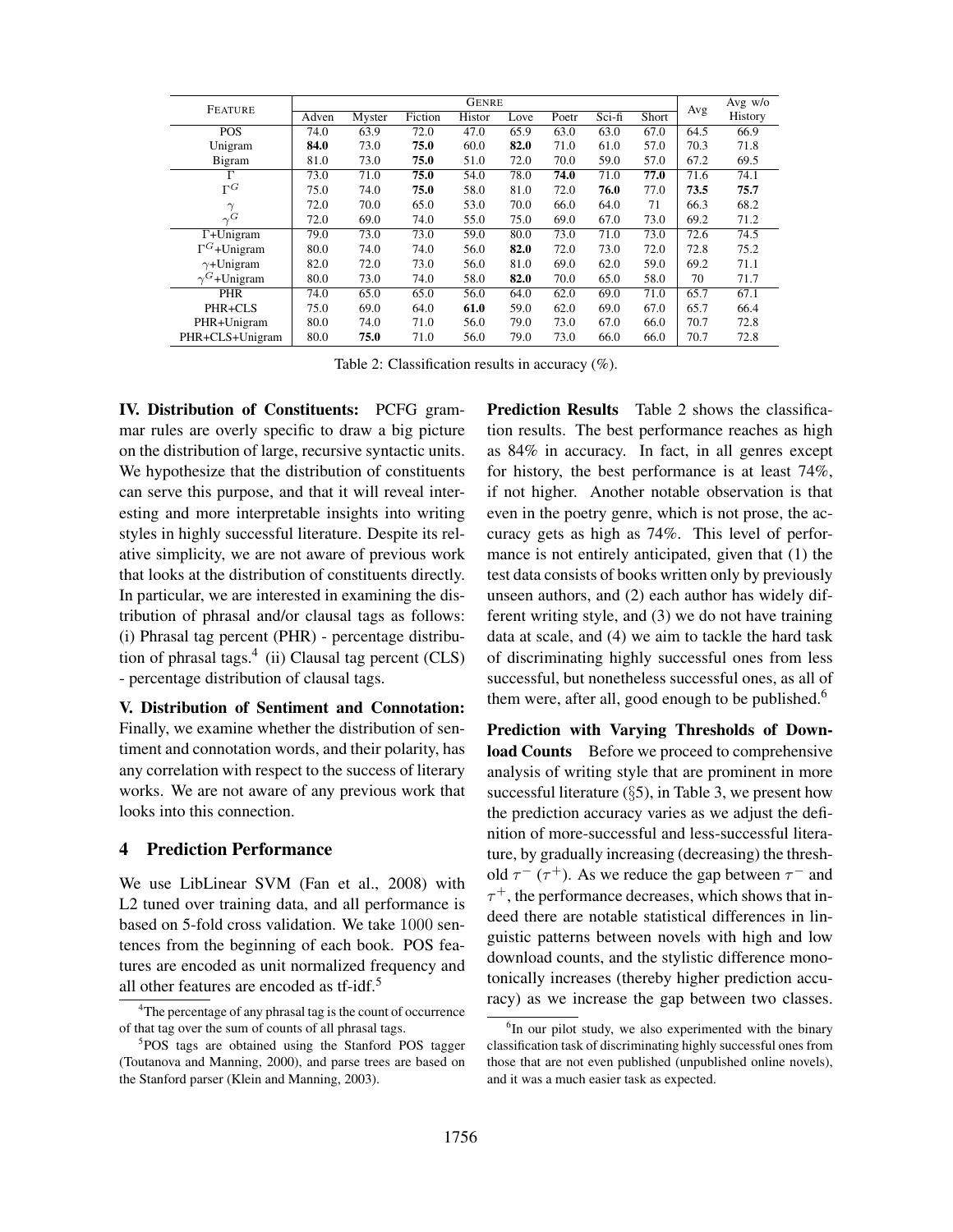| $\tau$ | $\tau^+$ | <b>ACCURACY</b> |
|--------|----------|-----------------|
| 17     | 100      | 84.0            |
| 25     | 90       | 78.4            |
| 35     | 80       | 77.6            |
| 45     | 70       | 76.4            |
| 55     | 60       | 73.5            |

Table 3: Accuracy (%) with varying thresholds of download counts for ADVENTURE with unigram features.

This is particularly interesting as the size of training data set is actually monotonically decreasing (making it harder to achieve high accuracy) while we increase the separation between  $\tau^-$  and  $\tau^+$ .

#### 5 Analysis of Successful Writing Styles

#### 5.1 Insights Based on Lexical Choices

It is apparent from Table 2 that unigram features yield curiously high performance in many genres. We therefore examine discriminative unigrams for ADVENTURE, shown in Table 4. Interestingly, less successful books rely on verbs that are explicitly descriptive of actions and emotions (e.g., "wanted", "took", "promised", "cried", "cheered", etc.), while more successful books favor verbs that describe thought-processing (e.g., "recognized", "remembered"), and verbs that serve the purpose of quotes and reports (e.g,. "say"). Also, more successful books use discourse connectives and prepositions more frequently, while less successful books rely more on topical words that could be almost cliché, e.g., "love", typical locations, and involve more extreme (e.g., "breathless") and negative words (e.g., "risk").

#### 5.2 Distribution of Sentiment & Connotation

We also determine the distribution of sentiment and connotation words separately for each class (Table 5) to check if there exists a connection with respect to successful writing styles.<sup>7</sup> We first compare distribution of sentiment and connotation for the entire words. As can be seen in Table  $5 - Top$ , there are not notable differences. However, when we compare distribution only with respect to discriminative unigrams only (i.e., features with non-zero weights), as

| <b>Less Successful</b> |                                   |  |  |  |
|------------------------|-----------------------------------|--|--|--|
| CATEGORY               | <b>UNIGRAMS</b>                   |  |  |  |
| Negative               | never, risk, worse, slaves, hard, |  |  |  |
|                        | murdered, bruised, heavy, prison, |  |  |  |
| <b>Body Parts</b>      | face, arm, body, skins            |  |  |  |
| Location               | room, beach, bay, hills,          |  |  |  |
|                        | avenue, boat, door                |  |  |  |
| Emotional /            | want, went, took, promise,        |  |  |  |
| <b>Action Verbs</b>    | cry, shout, jump, glare, urge     |  |  |  |
| Extreme Words          | never, very, breathless, sacred   |  |  |  |
|                        | slightest, absolutely, perfectly  |  |  |  |
| Love Related           | desires, affairs                  |  |  |  |
|                        | <b>More Successful</b>            |  |  |  |
| CATEGORY               | <b>UNIGRAMS</b>                   |  |  |  |
| Negation               | not                               |  |  |  |
| Report / Quote         | said, words, says                 |  |  |  |
| Self Reference         | I, me, my                         |  |  |  |
|                        | and, which, though, that,         |  |  |  |
| Connectives            | as, after, but, where, what,      |  |  |  |
|                        | whom, since, whenever             |  |  |  |
| Prepositions           | up, into, out, after, in, within  |  |  |  |
| Thinking Verbs         | recognized, remembered            |  |  |  |

Table 4: Discriminative unigrams for ADVENTURE.

shown in Table  $5 -$  Bottom, we find substantial differences in all genres. In particular, discriminative unigrams that characterize less successful novels involve significantly more sentiment-laden words.

#### 5.3 Distribution of Word Categories

Summarized analysis of POS distribution across all genres is reported in Table 6. It can be seen that prepositions, nouns, pronouns, determiners and adjectives are predictive of highly successful books whereas less successful books are characterized by higher percentage of verbs, adverbs, and foreign words. Per genre distributions of POS tags are visualized in Figure 1. Interestingly, some POS tags show almost universal patterns (e.g., prepositions (IN), NNP, WP, VB), while others are more genrespecific.

In Relation to Journalism Style The work of Douglas and Broussard (2000) reveals that informative writing (journalism) involves increased use of nouns, prepositions, determiners and coordinating conjunctions whereas imaginative writing (novels) involves more use of verbs and adverbs, as has been also confirmed by Rayson et al. (2001). Comparing their findings with Table 6, we find that highly

<sup>&</sup>lt;sup>7</sup>We use MPQA subjectivity lexicon (Wilson et al., 2005) and connotation lexicon (Feng et al., 2013) for determining sentiment and connotation of words respectively.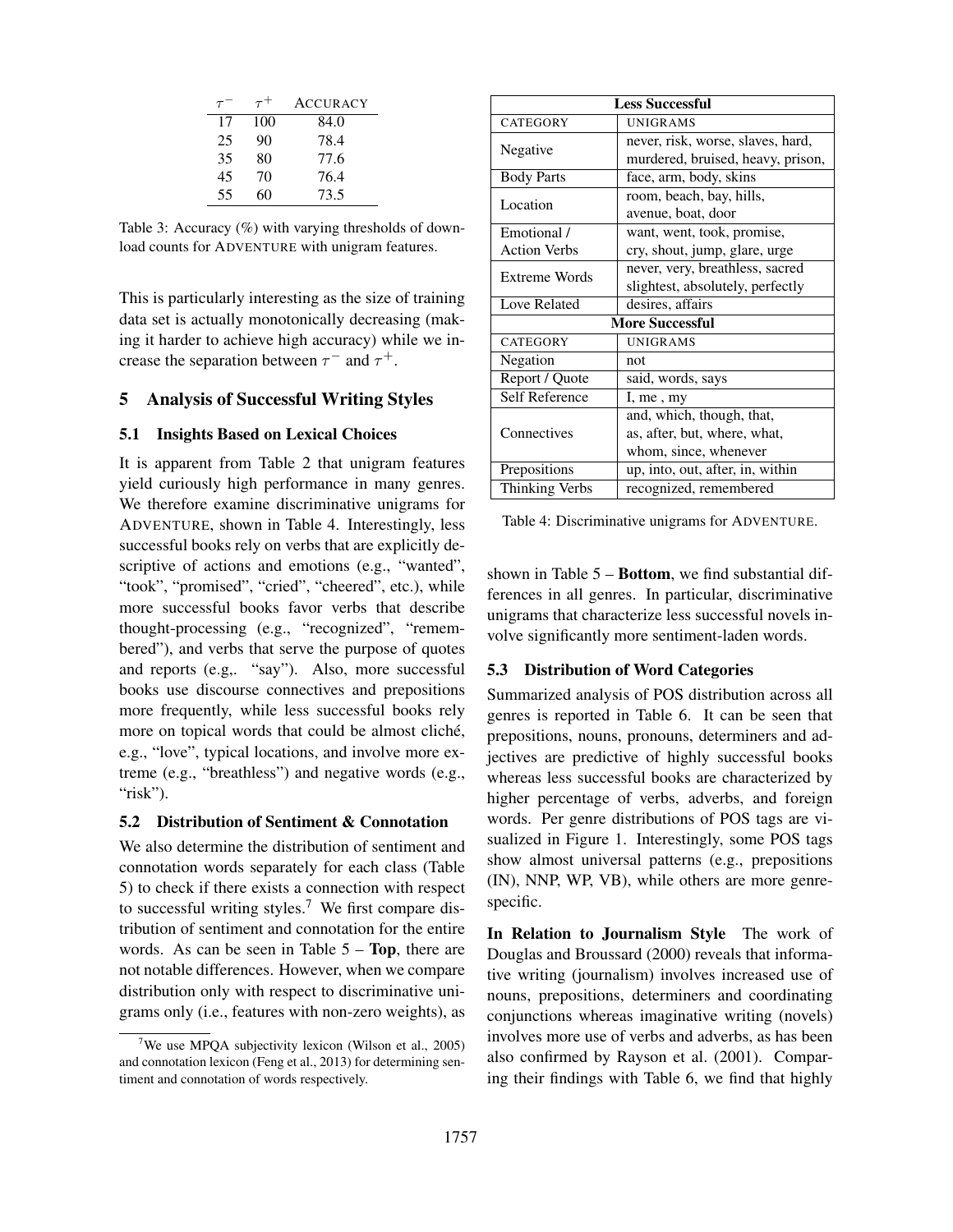|           |      | Adven | Myster                   |           |      | Fiction        |                 | Histor         | Love                     |           | Poetr           |        | Sci-fi |       |                          | Short     |
|-----------|------|-------|--------------------------|-----------|------|----------------|-----------------|----------------|--------------------------|-----------|-----------------|--------|--------|-------|--------------------------|-----------|
|           |      | $+$   | $\overline{\phantom{a}}$ | $\ddot{}$ |      | $\overline{+}$ | $\qquad \qquad$ | $\overline{+}$ | $\overline{\phantom{a}}$ | $\ddot{}$ | $\qquad \qquad$ | $^{+}$ |        | $\pm$ | $\overline{\phantom{a}}$ | $\ddot{}$ |
| $+veS$    | 4.7  | 4.9   | 4.8                      | 4.6       | 5.6  | 4.9            | 5.0             | 5.1            | 5.5                      | 5.1       | 6.3             | 5.7    | 4.1    | 3.7   | 4.7                      | 4.8       |
| $-veS$    | 4.0  | 4.0   | 4.0                      | 4.0       | 4.3  | 4.2            | 4.2             | 4.2            | 4.1                      | 4.2       | 4.3             | 4.3    | 2.9    | 2.9   | 3.8                      | 4.0       |
| Tot S     | 8.7  | 8.9   | 8.9                      | 8.7       | 9.9  | 9.0            | 9.2             | 9.3            | 9.6                      | 9.3       | 10.6            | 9.9    | 7.0    | 6.7   | 8.5                      | 8.9       |
| $+veC$    | 22.3 | 22.5  | 22.3                     | 22.5      | 23.7 | 23.0           | 23.0            | 23.2           | 23.34                    | 23.3      | 23.8            | 22.9   | 21.2   | 20.6  | 22.6                     | 22.7      |
| $-ve \ C$ | 19.4 | 19.6  | 19.8                     | 19.8      | 20.3 | 19.5           | 19.2            | 19.4           | 20.2                     | 20.4      | 17.7            | 17.4   | 16.6   | 16.7  | 18.3                     | 18.9      |
| Total C   | 41.7 | 42.1  | 42.1                     | 42.3      | 44.0 | 42.5           | 42.3            | 42.6           | 43.5                     | 43.7      | 41.5            | 40.3   | 37.9   | 37.3  | 41.0                     | 41.6      |
|           |      |       |                          |           |      |                |                 |                |                          |           |                 |        |        |       |                          |           |
| $+veS$    | 3.5  | 1.8   | 4.1                      | 2.0       | 3.7  | 1.4            | 3.0             | 1.0            | 3.4                      | 1.3       | 3.9             | 2.0    | 7.3    | 5.9   | 5.1                      | 2.7       |
| $-veS$    | 5.5  | 3.4   | 6.3                      | 3.6       | 5.5  | 2.9            | 4.7             | 1.9            | 5.1                      | 2.6       | 5.8             | 3.3    | 9.0    | 8.0   | 7.3                      | 4.8       |
| Total S   | 9.1  | 5.2   | 10.4                     | 5.6       | 9.2  | 4.3            | 7.7             | 3.0            | 8.5                      | 3.9       | 9.7             | 5.2    | 16.3   | 13.9  | 12.4                     | 7.5       |
| $+veC$    | 12.9 | 8.9   | 14.3                     | 9.8       | 12.9 | 8.5            | 11.5            | 6.2            | 12.0                     | 7.7       | 14.0            | 9.6    | 19.6   | 19.2  | 16.5                     | 11.9      |
| $-ve \ C$ | 14.1 | 9.8   | 15.2                     | 10.9      | 13.7 | 9.9            | 12.4            | 7.0            | 12.9                     | 8.5       | 14.3            | 10.3   | 20.0   | 19.7  | 17.0                     | 13.3      |
| Total C   | 27.0 | 18.7  | 29.5                     | 20.7      | 26.6 | 18.4           | 23.9            | 13.2           | 24.87                    | 16.1      | 28.3            | 19.8   | 39.7   | 38.9  | 33.5                     | 25.2      |

Table 5: Top: Distribution of sentiment (connotation) among entire unigrams. Bottom: distribution of sentiment (connotation) among discriminative unigrams. 'S' and 'C' stand for sentiment and connotation respectively.

| <b>More Successful</b> |                          |             |  |  |  |  |  |
|------------------------|--------------------------|-------------|--|--|--|--|--|
| CATEGORY               | <b>SUB-CATEGORY</b>      | <b>DIFF</b> |  |  |  |  |  |
| Prepositions           | General                  | 0.00592     |  |  |  |  |  |
| Determiners            | General                  | 0.00226     |  |  |  |  |  |
| <b>Nouns</b>           | Plural                   | 0.00189     |  |  |  |  |  |
|                        | Proper (Singular)        | 0.00016     |  |  |  |  |  |
| Coord. conj.           | General                  | 0.00118     |  |  |  |  |  |
| <b>Numbers</b>         | General                  | 0.00102     |  |  |  |  |  |
|                        | Posesseive               | 0.00081     |  |  |  |  |  |
| Pronouns               | General WH               | 0.00042     |  |  |  |  |  |
|                        | Possessive WH            | 5.4E-05     |  |  |  |  |  |
|                        | General                  | 0.00102     |  |  |  |  |  |
| Adjectives             | Superlative              | 0.00011     |  |  |  |  |  |
|                        | <b>Less Successful</b>   |             |  |  |  |  |  |
| CATEGORY               | <b>SUB-CATEGORY</b>      | <b>DIFF</b> |  |  |  |  |  |
| Adverbs                | General                  | $-0.00272$  |  |  |  |  |  |
|                        | General WH               | $-0.00028$  |  |  |  |  |  |
|                        | Base                     | $-0.00239$  |  |  |  |  |  |
|                        | Non-3rd sing. present    | $-0.00084$  |  |  |  |  |  |
| <b>Verbs</b>           | Past tense               | $-0.00041$  |  |  |  |  |  |
|                        | Past participle          | $-0.00039$  |  |  |  |  |  |
|                        | 3rd person sing. present | $-0.00036$  |  |  |  |  |  |
|                        | Modal                    | $-0.00091$  |  |  |  |  |  |
| Foreign                | General                  | $-0.00067$  |  |  |  |  |  |
| Symbols                | General                  | $-0.00018$  |  |  |  |  |  |
| Interjections          | General                  | $-0.00016$  |  |  |  |  |  |

Table 6: Top discriminative POS tags.

successful books tend to bear closer resemblance to informative articles.

#### 5.4 Distribution of Constituents

It can be seen in Table 2 that deep syntactic features expressed in terms of different encodings of production rules consistently yield good performance across almost all genres. Production rules are overly specific to gain more generalized, interpretable, high-level insights however (Feng et al., 2012). Therefore, similarly as word categories (POS), we consider the categories of nonterminal nodes of the parse trees, in particular, phrasal and clausal tags, as they represent the gist of constituent structure that goes beyond shallow syntactic information represented by POS.

Table 8 shows how the distribution of phrasal and clausal tags differ for successful books when computed over all genres. Positive (negative) DIFF values indicate that the corresponding tags are favored in more successful (less successful) books when counted across all genres. We also report the number of genres (#Genres) in which the individual difference is positive / negative.

In terms of phrasal tags, we find that more successful books are composed of higher percentage of PP, NP and wh-noun phrases (WHNP), whereas less successful books are composed of higher percentage of VP, adverb phrases (ADVP), interjections (INTJ) and fragments (FRAG). Notice that this observation is inline with our earlier findings with respect to the distribution of POS.

In regard to clausal tags, more successful books involve more clausal tags that are necessary for complex sentence structure and inverted sentence structure (SBAR, SBARQ and SQ) whereas less successful books rely more on simple sentence structure (S). Figure 2 shows the visualization of the distribution of these phrasal and clausal tags.

It is also worth to mention that phrasal and clausal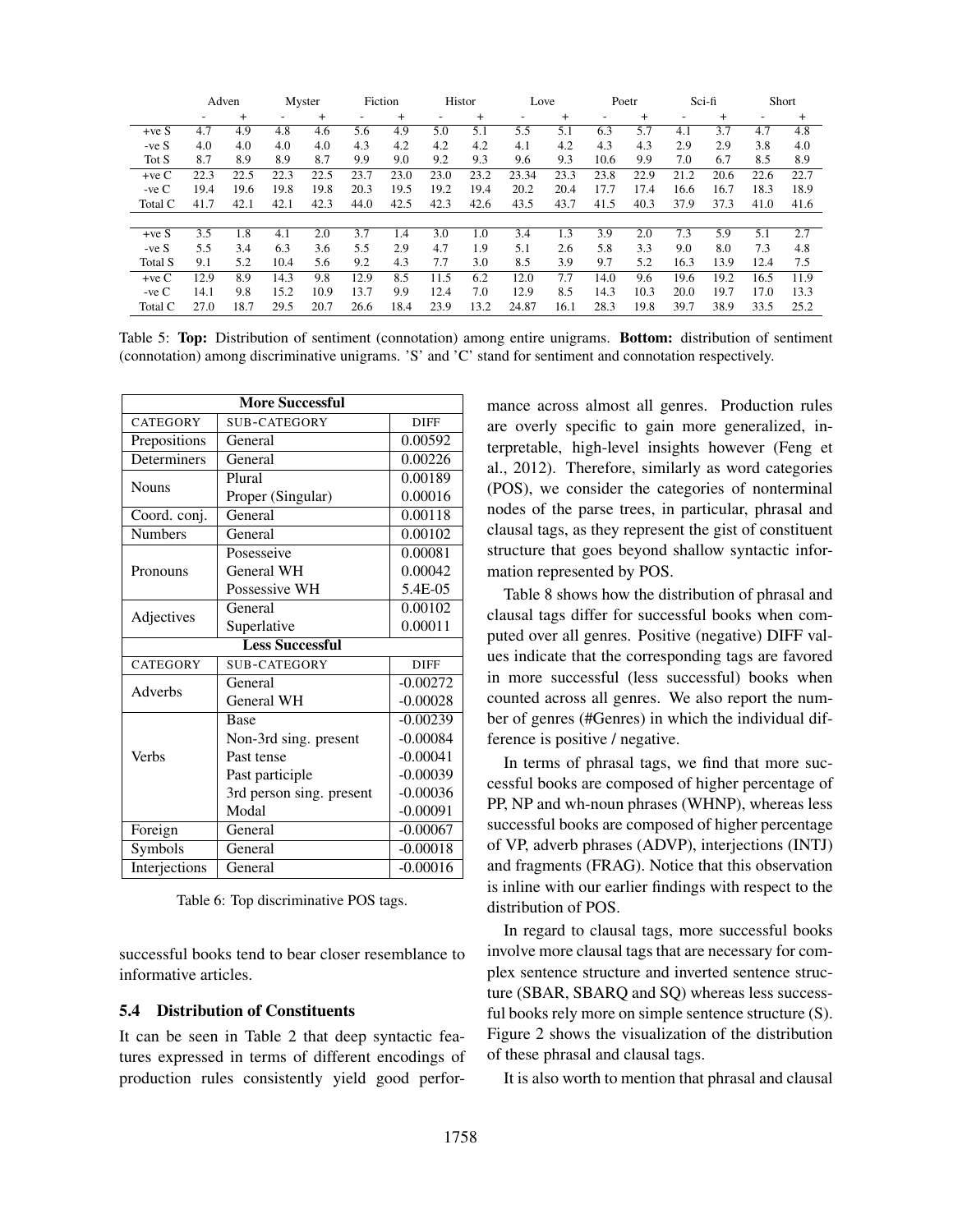

Figure 2: Difference between phrasal and clausal tag percentage distributions of more successful and less successful books across different genres. Specifically, we plot  $D^-$ – $D^+$ , where  $D^+$  is the phrasal tag distribution (in %) of more successful books and  $D^-$  is the phrasal tag distribution (in %) of less successful books.

| READABILITY INDICES   More Succ. Less Succ. |       |       |
|---------------------------------------------|-------|-------|
| FOG index                                   | 9.88  | 9.80  |
| Flesch index                                | 87.48 | 87.64 |

Table 7: Readability: Lower FOG and higher Flesch indicate higher readability (numbers in Boldface).

tags alone can yield classification performance that are generally better than that of POS tags, in spite of the very small feature set (26 tags in total). In fact, constituent tags deliver the best performance in case of historical fiction genre (Table 2).

Connection to Readability Pitler and Nenkova (2008) provide comprehensive insights into assessment of readability. In their work, among the most discriminating features characterizing text with better readability is increased use of verb phrases (VP). Interestingly, contrary to the conventional wisdom – that readability is of desirable quality of good writings – our findings in Table 2 suggest that the increased use of VP correlates strongly with the writing style of the opposite spectrum of highly successful novels.

As a secondary way of probing the connection be-

tween readability and the writing style of successful literature, we also compute two different readability measures that have been used widely in prior literature (e.g., Sierra et al. (1992), Blumenstock (2008), Ali et al. (2010)): (i) Flesch reading ease score (Flesch, 1948), (ii) Gunning FOG index (Gunning, 1968). The overall weighted average readability scores are reported in Table 7. Again, we find that less successful novels have higher readability compared to more successful ones.

The work of Sawyer et al. (2008) provides yet another interesting contrasting point, where the authors found that award winning academic papers in marketing journals correlate strongly with increased readability, characterized by higher percentage of simple sentences. We conjecture that this opposite trend is likely to be due to difference between fiction and nonfiction, leaving further investigation as future research.

In sum, our analysis reveals an intriguing and unexpected observation on the connection between *readability and the literary success — that they correlate into the opposite directions*. Surely our findings only demonstrate correlation, not to be con-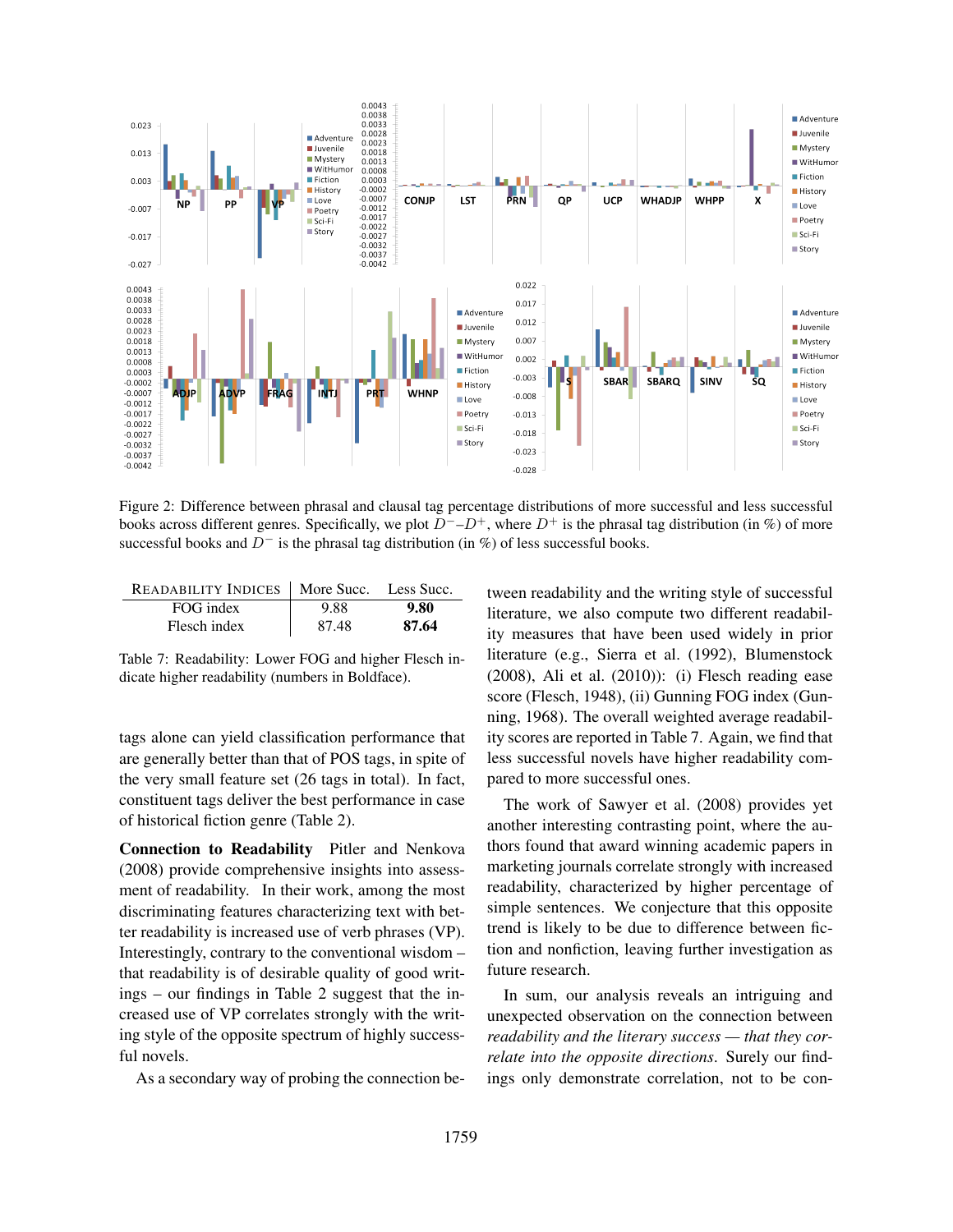| Phrasal        | $^{+}$             |                | <b>DIFF</b>    | $\#_{Gen}^+ / \#_{Gen}^-$                    |
|----------------|--------------------|----------------|----------------|----------------------------------------------|
| <b>ADJP</b>    | 0.030              | 0.031          | $-6E-4$        | 5/3                                          |
| ADJP           | 0.030              | 0.031          | $-6E-4$        | 5/3                                          |
| <b>ADVP</b>    | 0.052              | 0.054          | $-0.002$       | 2/6                                          |
| <b>CONJP</b>   | $3E-4$             | $3E-4$         | $2E-5$         | 5/3                                          |
| <b>FRAG</b>    | 0.008              | 0.008          | $-1E-4$        | 2/6                                          |
| <b>LST</b>     | $2E-4$             | $1E-4$         | 5E-5           | 6/2                                          |
| <b>NAC</b>     | 9E-6               | 6E-6           | $3E-6$         | 5/3                                          |
| NP             | 0.459              | 0.453          | 0.005          | 6/2                                          |
| <b>NX</b>      | $1E-4$             | $1E-4$         | $-4E-7$        | 3/5                                          |
| PP             | 0.122              | 0.117          | 0.005          | 7/1                                          |
| <b>PRN</b>     | 0.005              | 0.004          | $2E-4$         | 4/4                                          |
| <b>PRT</b>     | 0.010              | 0.010          | $-5E-4$        | 3/5                                          |
| QP             | 0.001              | 0.001          | $7E-5$         | 6/2                                          |
| <b>RRC</b>     | 8E-5               | 8E-5           | 6E-6           | 6/2                                          |
| <b>UCP</b>     | 8E-4               | 7E-4           | $1E-4$         | 8/0                                          |
| <b>VP</b>      | 0.292              | 0.300          | $-0.008$       | 1/7                                          |
| <b>WHADJP</b>  | $2E-4$             | $2E-4$         | $-5E-5$        | 1/7                                          |
| <b>WHAVP</b>   | $\overline{0}$     | $\overline{0}$ | $\overline{0}$ | $\blacksquare$                               |
| <b>WHNP</b>    | 0.013              | 0.012          | 0.001          | 8/0                                          |
| <b>WHPP</b>    | 0.001              | 9E-4           | $1E-4$         | 6/2                                          |
| X              | 0.001              | 0.001          | $-4E-5$        | 4/4                                          |
| <b>Clausal</b> | $^{+}$             |                | <b>DIFF</b>    | $\overline{+}$<br>$_{Gen}^+/ \sharp_{Gen}^-$ |
| <b>SBAR</b>    | $\overline{0.1}66$ | 0.164          | 0.002          | 4/4                                          |
| SO             | 0.020              | 0.018          | 0.002          | 7/1                                          |
| <b>SBARO</b>   | 0.014              | 0.013          | 0.001          | 7/1                                          |
| <b>SINV</b>    | 0.018              | 0.018          | $-6E-5$        | 5/3                                          |
| S              | 0.781              | 0.785          | $-0.004$       | 3/5                                          |

Table 8: Overall Phrasal / Clausal Tag Distribution and analysis. All values are rounded to [3-5] decimal places.

fused as causation, between readability and literary success. We conjecture that the conceptual complexity of highly successful literary work might require syntactic complexity that goes against readability.

### 6 Literature beyond Project Gutenberg

One might wonder how the prediction algorithms trained on the dataset based on Project Gutenberg might perform on books not included at Gutenberg. This section attempts to address such a question. Due to the limited availability of electronically available books that are free of charge however, we could not procure more than a handful of books.<sup>8</sup>

#### 6.1 Highly Successful Books

First, we apply the classifiers trained on the Project Gutenberg dataset (all genres merged) on a few extremely successful novels (Pulitzer prize, National Award recipients, etc). Table 9 shows the results of

| <b>MORE SUCCESSFUL</b>      |              |               |                  |                |  |  |  |  |
|-----------------------------|--------------|---------------|------------------|----------------|--|--|--|--|
| BOOK(Q)                     | $P_{D_{KL}}$ | $UP_{D_{KL}}$ | $\overline{S_u}$ | $S_{\Gamma^*}$ |  |  |  |  |
| "Don Quixote"               | 0.139        | 0.152         | $+$              | $+$            |  |  |  |  |
| - Miguel De Cervantes       |              |               |                  |                |  |  |  |  |
| "Other Voices, Other Rooms" | 0.014        | 0.010         | $\ddot{}$        | $+$            |  |  |  |  |
| - Truman Capote             |              |               |                  |                |  |  |  |  |
| "The Fixer"                 | 0.013        | 0.015         | $^{+}$           | $^{+}$         |  |  |  |  |
| - Bernard Malamud           |              |               |                  |                |  |  |  |  |
| "Robinson Crusoe"           | 0.042        | 0.051         | $\ddot{}$        | $\ddot{}$      |  |  |  |  |
| - Daniel Defoe              |              |               |                  |                |  |  |  |  |
| "The old man and the sea"   | 0.065        | 0.060         | $^{+}$           | $+$            |  |  |  |  |
| - Ernest Hemingway          |              |               |                  |                |  |  |  |  |
| "A Tale of Two Cities"      | 0.027        | 0.030         | $\ddot{}$        | $\ddot{}$      |  |  |  |  |
| - Charles Dickens           |              |               |                  |                |  |  |  |  |
| "Independence Day"          | 0.031        | 0.026         | $\ddot{}$        | $+$            |  |  |  |  |
| - Richard Ford              |              |               |                  |                |  |  |  |  |
| "Rabbit At Rest"            | 0.047        | 0.048         | $^{+}$           | $+$            |  |  |  |  |
| - John Updike               |              |               |                  |                |  |  |  |  |
| "American Pastoral"         | 0.039        | 0.043         | $+$              | $^{+}$         |  |  |  |  |
| - Philip Roth               |              |               |                  |                |  |  |  |  |
| "Dr Jackel and Mr. Hyde"    | 0.036        | 0.037         | $\ddot{}$        | $\ddot{}$      |  |  |  |  |
| - Robert Stevenson          |              |               |                  |                |  |  |  |  |
| <b>LESS SUCCESSFUL</b>      |              |               |                  |                |  |  |  |  |
| "The lost symbol"           | 0.046        | 0.042         |                  |                |  |  |  |  |
| - Dan Brown                 |              |               |                  |                |  |  |  |  |
| "The magic barrel"          | 0.0288       | 0.0284        | $+$              |                |  |  |  |  |
| - Bernard Malamud           |              |               |                  |                |  |  |  |  |
| "Two Soldiers"              | 0.130        | 0.117         |                  | $+$            |  |  |  |  |
| - William Faulkner          |              |               |                  |                |  |  |  |  |
| "My life as a man"          | 0.046        | 0.052         |                  | $+$            |  |  |  |  |
| - Philip Roth               |              |               |                  |                |  |  |  |  |

Table 9: Prediction on books beyond Gutenberg. Shaded entries indicate incorrect predictions.

two classification options: (1) KL-divergence based, and (2) unigram-feature based.

Although KL-divergence based prediction was not part of the classifiers that we explored in the previous sections, we include it here mainly to provide better insights as to which well-known books share closer structural similarity to either more or less successful writing style. As a probability model, we use the distributions of phrasal tags, as those can give us insights on deep syntactic structure while suppressing potential noises due to topical variances. Table 9 shows symmetrised KL-divergence between each of the previously unseen novels and the collection of books from Gutenberg corresponding to more successful (less successful) labels. For prediction, the label with smaller KL is chosen.

Based only on the distribution of 26 phrasal tags, the KL divergence classifier is able to make correct

<sup>8</sup>We report our prediction results on *all* books beyond Project Gutenberg of which we managed to get electronic copies, i.e., the results in Table 9 are not cherry-picked.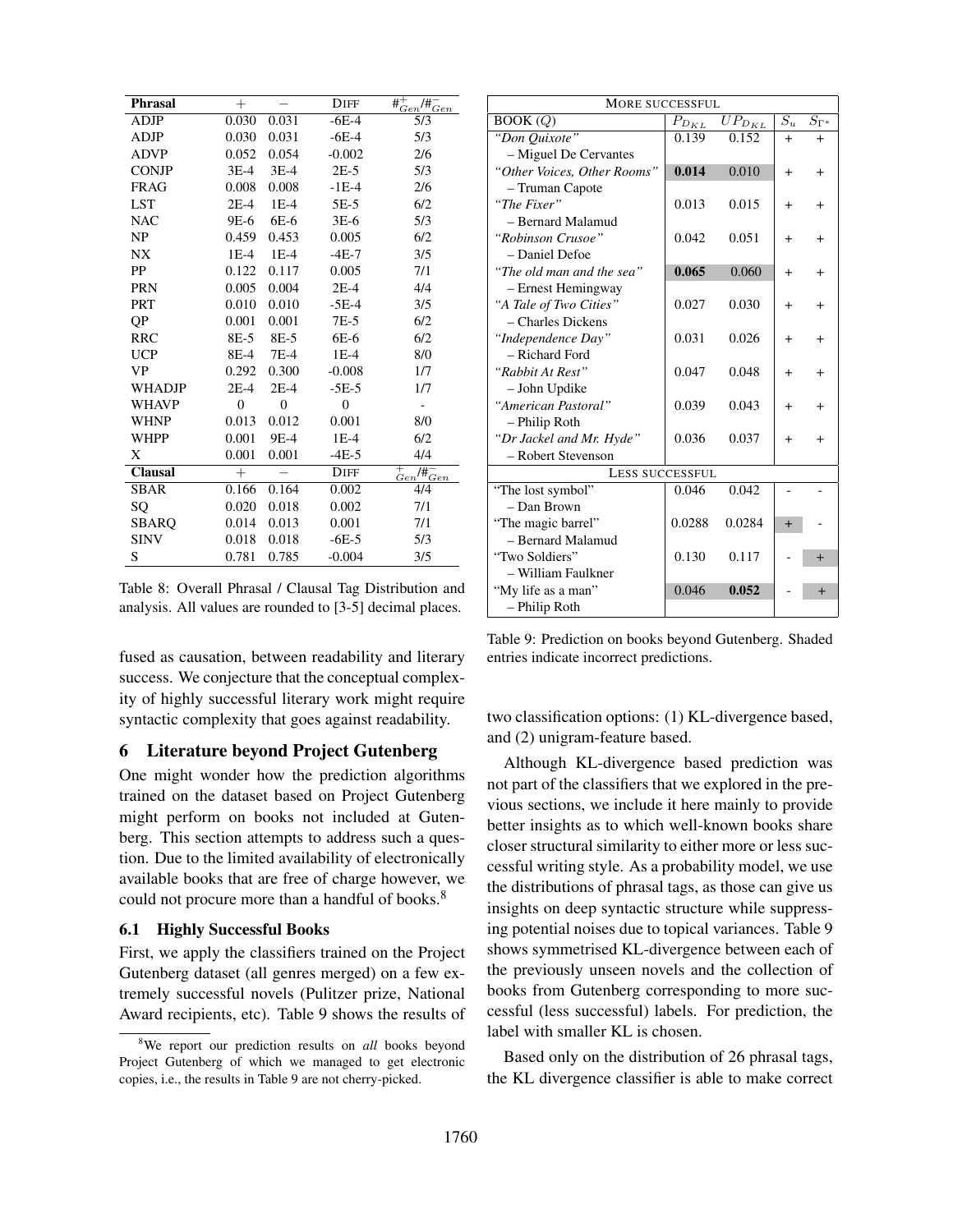predictions on 7 out of 10 books, a surprisingly high performance based on mere 26 features. Of course, considering only the distribution of phrasal tags is significantly less informed than considering numerous other features that have shown substantially better performance, e.g., unigrams and CFG rewrite rules. Therefore, we also present the SVM classifier trained on unigram features. It turns out unigram features are powerful enough to make correct predictions for all ten books in Table 9.

Hemingway and Minimalism It is good to think about where and why KL-divergence-based approach fails. In fact, when we included Hemingway's *The Old Man and the Sea* into the test set, we were expecting some level of confusions when relying only on high-level syntactic structure, as Hemingway's signature style is minimalism, with 70% of his sentences corresponding to simple sentences. Not surprisingly, more adequately informed classifiers, e.g., SVM with unigram features, are still able to recognize Hemingway's writings as those of highly successful ones.

### 6.2 Less Successful Books

In order to obtain less successful books, we consider the *Amazon seller's rank* included in the product details of a book. The less successful books considered in Table 9 had an Amazon seller's rank beyond 200k (higher rank indicating less commercial success) except Dan Brown's *The lost symbol*, which we included mainly because of negative critiques it had attracted from media despite its commercial success. As shown in Table 9, all three classifiers make (arguably) correct predictions on Dan Brown's book.<sup>9</sup> This result also supports our earlier assumption on the nature of novels available at Project Gutenberg — that they would be more representative of literary success than general popularity (with or without literary quality).

### 7 Predicting Success of Movie Scripts

We have seen successful results in the novel domain, but can stylometry-based prediction work on very different domains, such as screenplays? Unlike novels, movie scripts are mostly in dialogues, which

| <b>FEATURE</b>             | Adven | Fanta | Roman | Thril |
|----------------------------|-------|-------|-------|-------|
| <b>POS</b>                 | 62.0  | 58.0  | 61.7  | 56.0  |
| Unigram                    | 62.0  | 81.3  | 70.0  | 80.0  |
| <b>Bigrams</b>             | 73.3  | 84.7  | 80.8  | 76.0  |
| Г                          | 66.0  | 81.3  | 70.0  | 76.0  |
| $\Gamma^G$                 | 62.0  | 69.3  | 86.7  | 60.0  |
| $\gamma$                   | 62.0  | 81.3  | 78.3  | 76.0  |
| $\gamma^G$                 | 69.3  | 77.3  | 77.5  | 68.0  |
| $\Gamma +$ Uni             | 62.0  | 85.3  | 70.0  | 76.0  |
| $\Gamma^G$ +Uni            | 54.7  | 81.3  | 70.0  | 76.0  |
| $\gamma$ +Uni              | 58.0  | 89.3  | 70.0  | 76.0  |
| $\gamma$ <sup>G</sup> +Uni | 58.0  | 84.7  | 70.0  | 76.0  |
| <b>PHR</b>                 | 46.0  | 42.7  | 65.8  | 80.0  |
| PHR+CLR                    | 76.7  | 31.3  | 65.8  | 80.0  |
| PHR+Uni                    | 62.0  | 81.3  | 70.0  | 80.0  |
| PHR+CLR+Uni                | 62.0  | 81.3  | 70.0  | 80.0  |

Table 10: Classification results on movie dialogue data (rating  $\geq 8$  vs rating  $\leq 5.5$ ).

are likely to be more informal. Also, what to keep in mind is that much of the success of movies depends on factors beyond the quality of writing of the scripts, such as the quality of acting, the popularity of actors, budgets, artistic taste of directors and producers, editing and so forth.

We use the Movie Script Dataset introduced in Danescu-Niculescu-Mizil and Lee (2011). It includes the dialogue scripts of 617 movies. The average rating of all movies is 6.87. We consider movies with IMDb rating  $\geq 8$  as "more successful", the ones with IMDb rating  $\leq$  5.5 as "less successful". We combine all the dialogues of each movie and filter out the movies with less than 200 sentences. There are 11 genres ("ADVENTURE", "FANTASY", "ROMANCE", "THRILLER", "ACTION", "COMEDY", "CRIME", "DRAMA", "HORROR", "MYSTERY", "SCI-FI") with 15 movies or more per class, we take 15 movies per class and perform classification tasks with the same experiment setting as Table 2.

Table 10, we show some of the example genres with relatively successful outcome, reaching as high as 89.3% accuracy in FANTASY genre. We would like to note however that in many other genres, the prediction did not work as well as it did for the novel domain. We suspect that there are at least two reasons for this: it must be partly due to very limited data size — only 15 instances per class with the rating threshold we selected for defining the success of

 $9^9$ Most notable pattern based on phrasal tag analysis is a significantly increased use of fragments (FRAG), which associates strongly with less successful books in our dataset.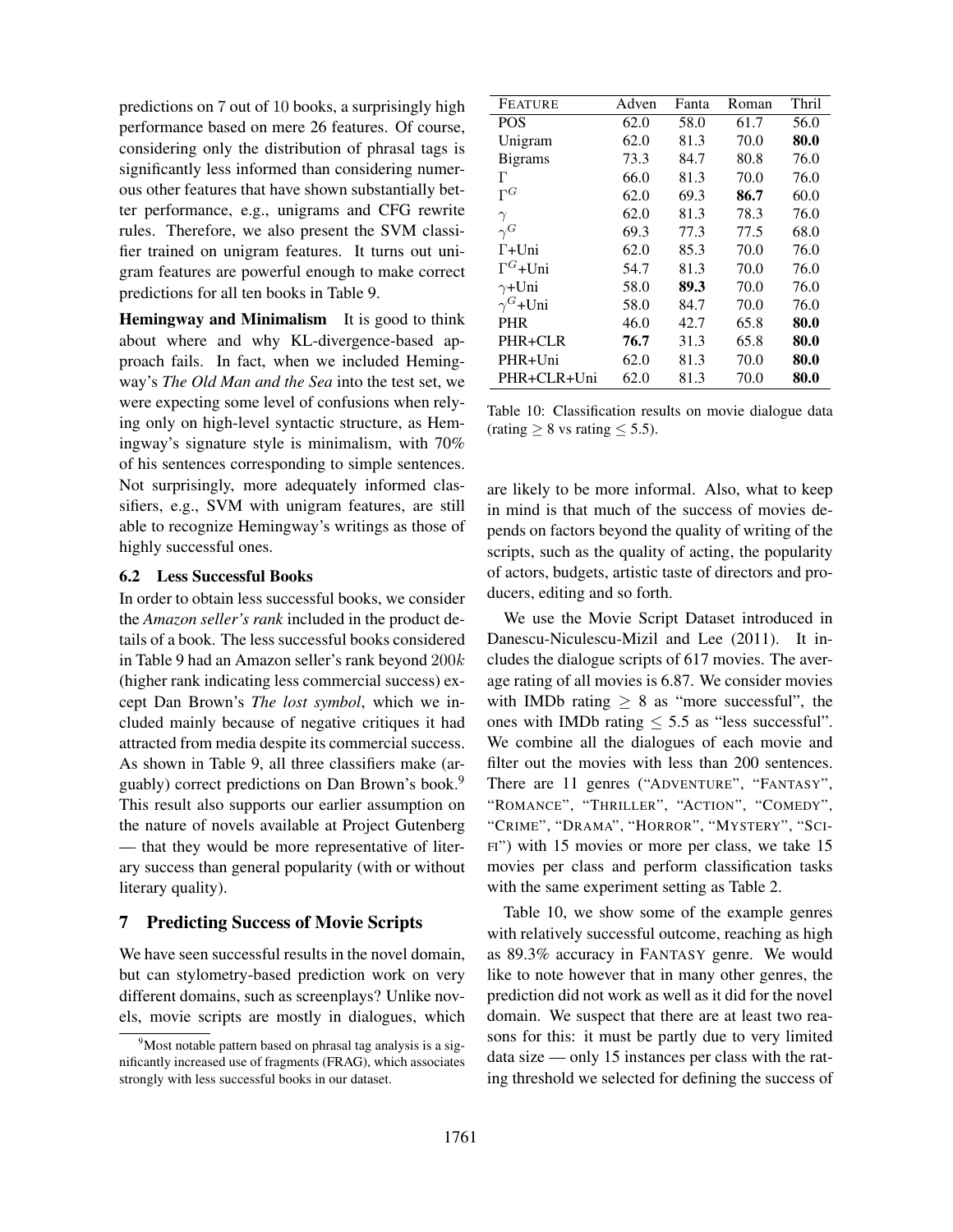movies. The second reason is due to many other external factors that can also influence the success of movies, as discussed earlier.

## 8 Related Work

Predicting success of novels and movies: To the best of our knowledge, our work is the first that provides quantitative insights into the unstudied connection between the writing style and the success of literary works. There have been some previous work that aims to gain insights into the secret recipe of successful books, but most were qualitative, based only on a dozen of books, focusing mainly on the high-level content of the books, such as the personalities of protagonists, antagonists, the nature of plots (e.g., Harvey (1953), Yun (2011)). In contrast, our work examines a considerably larger collection of books (800 in total) over eight different sub-genres, providing insights into lexical, syntactic, and discourse patterns that characterize the writing styles commonly shared among the successful literature. Another relevant work has been on a different domain of movies (Yun, 2011), however, the prediction is based only on external, non-textual information such as the reputation of actors and directors, and the power of distribution systems etc, without analyzing the actual content of the movie scripts.

Text quality and readability: Louis (2012) explored various features that measure the quality of text, which has some high-level connections to our work. Combining the insights from Louis (2012) with our results, we find that the characteristics of text quality explored in Louis (2012), readability of text in particular, do not correspond to the prominent writing style of highly successful literature. There have been a number of other work that focused on predicting and measuring readability (e.g., Kate et al. (2010), Pitler and Nenkova (2008), Schwarm and Ostendorf (2005), Heilman and Eskenazi (2006) and Collins-Thompson et al. (2004)) employing various linguistic features.

There is an important difference however, in regard to the nature of the selected text for analysis: most studies in readability focus on differentiating good writings from noticeably bad writings, often involving machine generated text or those written by ESL students. In contrast, our work essentially

deals with differentiating good writings from even better writings. After all, all the books that we analyzed are written by expert writers who passed the scrutinizing eyes of publishers, hence it is reasonable to expect that the writing quality of even less successful books is respectful.

Predicting success among academic papers: In the domain of academic papers, which belongs to the broad genre of non-fiction, the work of Sawyer et al. (2008) investigated the stylistic characteristics of award winning papers in marketing journals, and found that the readability plays an important role. Combined with our study which focuses on fiction and creative writing, it suggests that the recipe for successful publications can be very different depending on whether it belongs to fiction or nonfiction. The work of Bergsma et al. (2012) is also somewhat relevant to ours in that their work included differentiating the writing styles of workshop papers from major conference papers, where the latter would be generally considered to be more successful.

## 9 Conclusion

We presented the first quantitative study that learns to predict the success of literary works based on their writing styles. Our empirical results demonstrated that statistical stylometry can be surprisingly effective in discriminating successful literature, achieving accuracy up to 84% in the novel domain and 89% in the movie domain. Furthermore, our study resulted in several insights including: lexical and syntactic elements of successful styles, the connection between successful writing style and readability, the connection between sentiment / connotation and the literary success, and last but not least, comparative insights between successful writing styles of fiction and nonfiction.

Acknowledgments This research was supported in part by the Stony Brook University Office of the Vice President for Research, and in part by gift from Google. We thank anonymous reviewers, Steve Greenspan, and Mike Collins for helpful comments and suggestions, Alex Berg for the title, and Arun Nampally for helping with the preliminary work.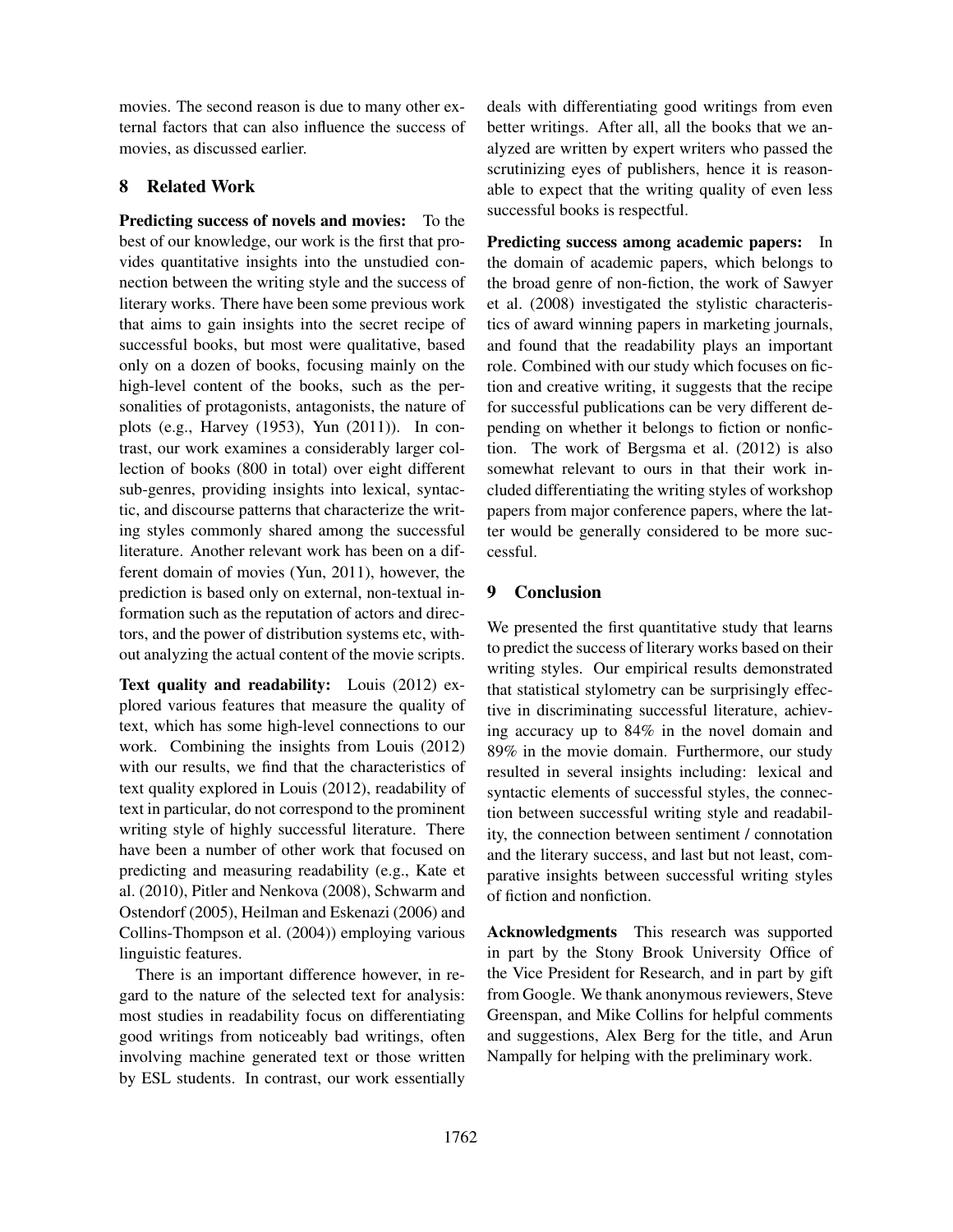### References

- Omar Ali, Ilias N Flaounas, Tijl De Bie, Nick Mosdell, Justin Lewis, and Nello Cristianini. 2010. Automating news content analysis: An application to gender bias and readability. *Journal of Machine Learning Research-Proceedings Track*, 11:36–43.
- Shlomo Argamon, Moshe Koppel, Jonathan Fine, and Anat Rachel Shimoni. 2003. Gender, genre, and writing style in formal written texts. *TEXT-THE HAGUE THEN AMSTERDAM THEN BERLIN-*, 23(3):321– 346.
- Shane Bergsma, Matt Post, and David Yarowsky. 2012. Stylometric analysis of scientific articles. In *Proceedings of the 2012 Conference of the North American Chapter of the Association for Computational Linguistics: Human Language Technologies*, pages 327–337. Association for Computational Linguistics.
- Joshua E Blumenstock. 2008. Automatically assessing the quality of wikipedia articles.
- Kevyn Collins-Thompson, James P. Callan, and James P. Callan. 2004. A language modeling approach to predicting reading difficulty. In *HLT-NAACL*, pages 193– 200.
- Cristian Danescu-Niculescu-Mizil and Lillian Lee. 2011. Chameleons in imagined conversations: A new approach to understanding coordination of linguistic style in dialogs. In *Proceedings of the Workshop on Cognitive Modeling and Computational Linguistics, ACL 2011*.
- Dan Douglas and Kathleen M Broussard. 2000. Longman grammar of spoken and written english. *TESOL Quarterly*, 34(4):787–788.
- Alvar Ellegård. 1962. A Statistical method for determin*ing authorship: the Junius Letters, 1769-1772*, volume 13. Göteborg: Acta Universitatis Gothoburgensis.
- Hugo J Escalante, Thamar Solorio, and M Montes-y Gómez. 2011. Local histograms of character ngrams for authorship attribution. In *Proceedings of the 49th Annual Meeting of the Association for Computational Linguistics: Human Language Technologies*, volume 1, pages 288–298.
- Rong-En Fan, Kai-Wei Chang, Cho-Jui Hsieh, Xiang-Rui Wang, and Chih-Jen Lin. 2008. Liblinear: A library for large linear classification. *The Journal of Machine Learning Research*, 9:1871–1874.
- Song Feng, Ritwik Banerjee, and Yejin Choi. 2012. Characterizing stylistic elements in syntactic structure. In *Proceedings of the 2012 Joint Conference on Empirical Methods in Natural Language Processing and Computational Natural Language Learning*, pages 1522–1533. Association for Computational Linguistics.
- Song Feng, Jun Sak Kang, Polina Kuznetsova, and Yejin Choi. 2013. Connotation lexicon: A dash of sentiment beneath the surface meaning. In *Proceedings of the 51th Annual Meeting of the Association for Computational Linguistics (Volume 2: Short Papers)*, Sofia, Bulgaria, Angust. Association for Computational Linguistics.
- Rudolph Flesch. 1948. A new readability yardstick. *Journal of applied psychology*, 32(3):221.
- Robert Gunning. 1968. *The technique of clear writing*. McGraw-Hill New York.
- James W Hall. 2012. *Hit Lit: Cracking the Code of the Twentieth Century's Biggest Bestsellers*. Random House Digital, Inc.
- John Harvey. 1953. The content characteristics of bestselling novels. *Public Opinion Quarterly*, 17(1):91– 114.
- Michael Heilman and Maxine Eskenazi. 2006. Language learning: Challenges for intelligent tutoring systems. In *Proceedings of the workshop of intelligent tutoring systems for ill-defined tutoring systems. Eight international conference on intelligent tutoring systems*, pages 20–28.
- Rohit J Kate, Xiaoqiang Luo, Siddharth Patwardhan, Martin Franz, Radu Florian, Raymond J Mooney, Salim Roukos, and Chris Welty. 2010. Learning to predict readability using diverse linguistic features. In *Proceedings of the 23rd International Conference on Computational Linguistics*, pages 546–554. Association for Computational Linguistics.
- Brett Kessler, Geoffrey Numberg, and Hinrich Schütze. 1997. Automatic detection of text genre. In *Proceedings of the 35th Annual Meeting of the Association for Computational Linguistics and Eighth Conference of the European Chapter of the Association for Computational Linguistics*, pages 32–38. Association for Computational Linguistics.
- Dan Klein and Christopher D Manning. 2003. Accurate unlexicalized parsing. In *Proceedings of the 41st Annual Meeting on Association for Computational Linguistics-Volume 1*, pages 423–430. Association for Computational Linguistics.
- Moshe Koppel and Jonathan Schler. 2003. Exploiting stylistic idiosyncrasies for authorship attribution. In *Proceedings of IJCAI'03 Workshop on Computational Approaches to Style Analysis and Synthesis*, volume 69, page 72. Citeseer.
- Annie Louis. 2012. Automatic metrics for genre-specific text quality. *Proceedings of the 2012 Conference of the North American Chapter of the Association for Computational Linguistics: Human Language Technologies: Student Research Workshop*, page 54.
- Jerome McGann. 1998. *The Poetics of Sensibility: A Revolution in Literary Style*. Oxford University Press.